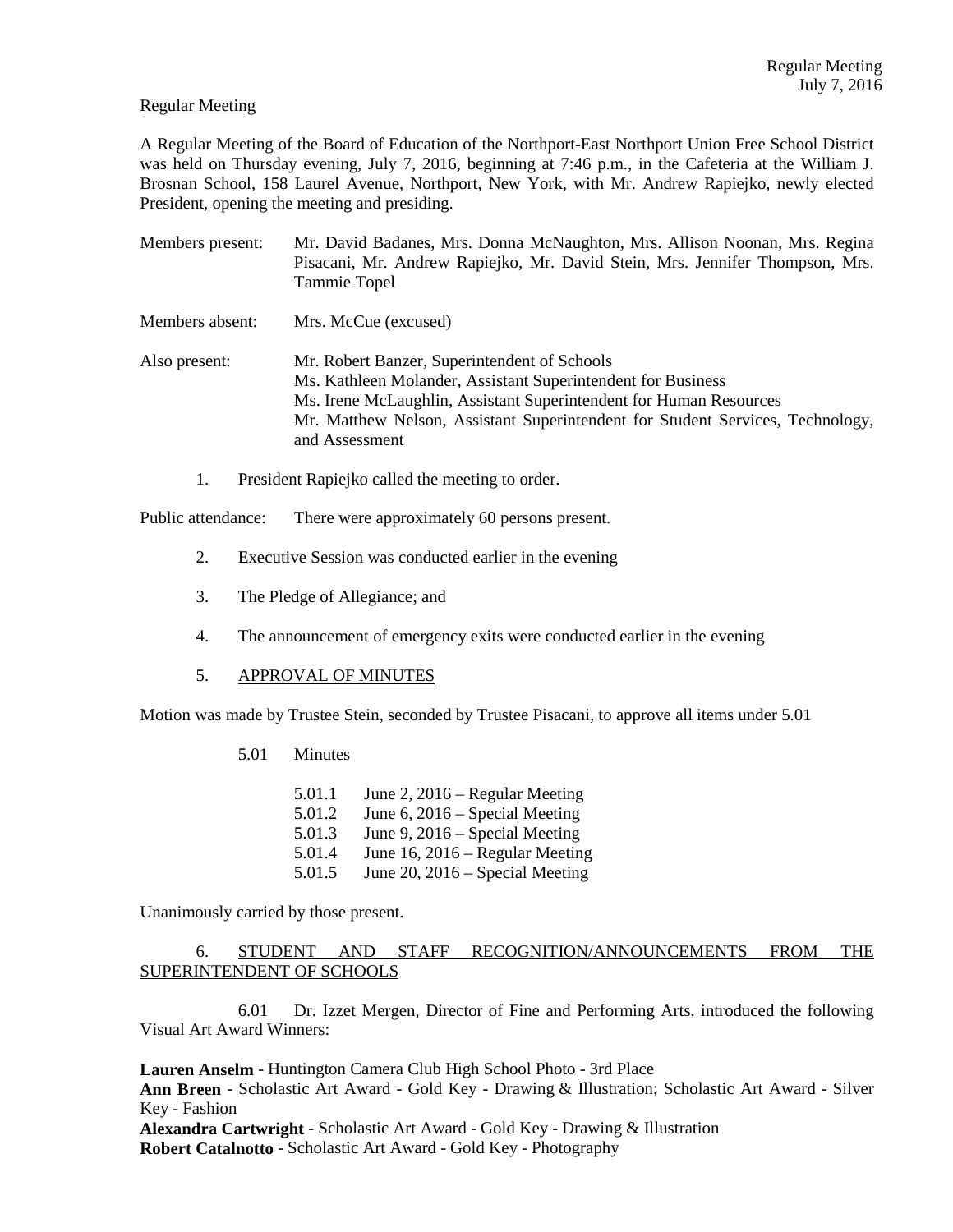**Joyce Chu** - Long Island Media Arts - Best in Show; Scholastic Art Award - Silver Key - Photography; Scholastic Art Award - Silver Key - Digital Art

**Sarah Connor** - Long Island Media Arts - Best in Show; Scholastic Art Award - Silver Key - Film & Animation; Scholastic Art Award - Silver Key - Fashion

**Nicholas Conrey** - Scholastic Art Award - NATIONAL Gold Key - Digital Art; Scholastic Art Award - Silver Key - Digital Art; Scholastic Art Award - Honorable Mention - Digital Art

**Shannon Culhane** - Long Island's Best Young Artists - Best Colored Pencil; Bianchi Scholarship; Most Popular Work

**Robert Cusack** - Scholastic Art Award - Honorable Mention - Digital Art

**Kayla Dotero** - Scholastic Art Award - Gold Key - Drawing & Illustration; Long Island's Best Young Artists; SCALA Long Island Competition - 1st Place - Drawing; Suffolk County Community College - 3rd Place

**Jonathan Dwyer** - Long Island Media Arts - Best in Show - Video/Film

**Gabrielle Fezza** - Scholastic Art Award - Gold Key - Photography

**Adelaide Fishstein** - Scholastic Art Award - Silver Key - Photography; Scholastic Art Award - Honorable Mention - Photography

**Maeve Fitzgerald** - Scholastic Art Award - Honorable Mention - Painting

**Jack FitzMaurice** - Long Island Media Arts - Best in Show - Video/Film

**Grant Fryc** - Scholastic Art Award - Gold Key - Art Portfolio; Scholastic Art Award - Silver Key - Fashion; Scholastic Art Award - Honorable Mention - Mixed Media; Scholastic Art Award - Honorable Mention - Digital Art; Scholastic Art Award - Honorable Mention - Mixed Media; Scholastic Art Award - Honorable Mention - Digital Art; Scholastic Art Award - Honorable Mention - Mixed Media; Long Island Media Arts - Best in Show - Video/Film; C.W. Post Long Island AP Show - Honorable Mention; National AP Show

**Katherine Gallo** - Long Island Media Arts - Best in Show - Video/Film; First Exposure Film Festival

**Rebecca Gorst** - Scholastic Art Award - Gold Key - Drawing & Illustration; Scholastic Art Award - Gold Key - Digital Art; Long Island Media Arts - Best in Show

```
Grace Harding - Scholastic Art Award - Honorable Mention - Fashion
```
**Ryann Hudson** - Scholastic Art Award - Gold Key - Digital Art; Scholastic Art Award - Honorable Mention - Photography; Long Island Media Arts - Best in Show

**Ian Hunter** - Long Island Media Arts - Best in Show - Video/Film

**Mark Kleczka** - Scholastic Art Award - Honorable Mention - Photography

**Kayleigh Kreth** - Scholastic Art Award - Gold Key - Drawing & Illustration

**Devereaux Legakis** - Long Island Media Arts - Best in Show

**Maxwell Martuscello** - SCALA Long Island Competition - 1st Place - Digital Photo

**Olivia Mincone** - Huntington Camera Club - Honorable Mention

**Kayla Murawski** - Scholastic Art Award - Silver Key - Photography; Scholastic Art Award - Silver Key - Photography

**Sophia Onufrik** - Scholastic Art Award - Honorable Mention - Photography

**Kyle Orent** - Long Island Media Arts - Best in Show - Photography

**Lily Pedersen** - Scholastic Art Award - Honorable Mention - Photography

**Ryan Penrose** - Scholastic Art Award - NATIONAL Gold Key - Photography

**Dayne Peters** - Huntington Arts Counsel Student Show

**Stephanie Randall** - Long Island Media Arts - Best in Show - Photography

**Sara Rehlaender** - Scholastic Art Award - Silver Key - Digital Art

**Olivia Rouse** - Scholastic Art Award - Gold Key - Drawing & Illustration; Scholastic Art Award - Gold

Key - Painting; Huntington Arts Council Student Show; SCALA Long Island Competition - 1st Place - Painting

**Morgan Rufe** - Scholastic Art Award - Honorable Mention - Digital Art

**Olivia Sasso** - Scholatic Art Award - Silver Key - Photography; Scholastic Art Award - Silver Key - Photography

**Kendal Savitz** - Long Island Media Arts - Best in Show

**Sarah Sewell** - Long Island Media Arts - Best in Show - Video/Film; First Exposure Film Festival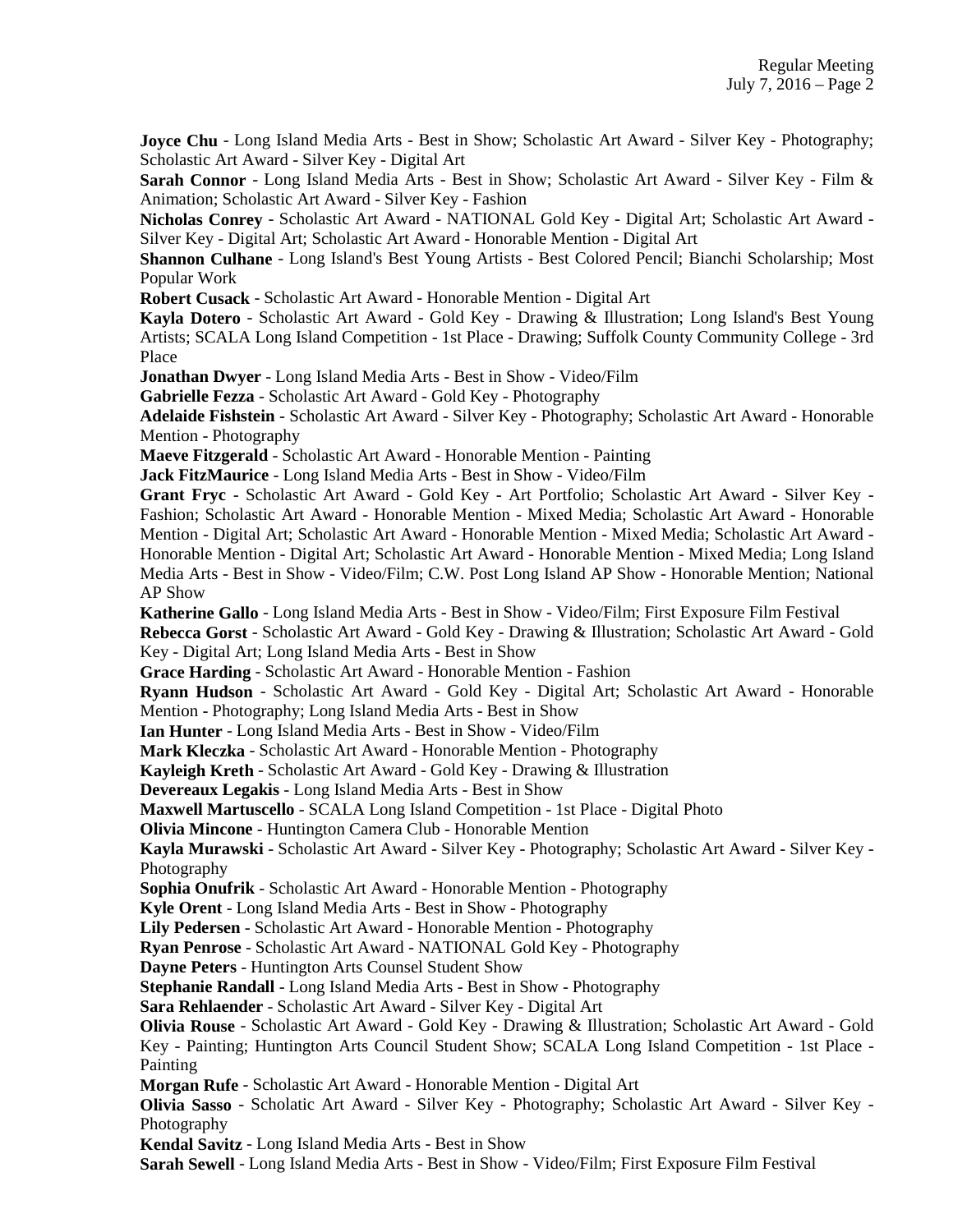**Noelle Stegner** - Long Island Media Arts - Best in Show

**Mary Toscano** - Scholastic Art Award - Silver Key - Digital Art; Scholastic Art Award - Silver Key - Digital Art

**Arden Tully** - Scholastic Art Award - Silver Key - Drawing & Illustration

**Emily Victorson** - Scholastic Art Award - Silver Key - Fashion; Scholastic Art Award - Honorable Mention - Fashion

**Jeanette Wells** - Scholastic Art Award - Gold Key - Drawing & Illustration; Scholastic Art Award - Gold Key - Drawing & Illustration; Scholastic Art Award - Gold Key - Drawing & Illustration; Scholastic Art Award - Silver Key - Drawing & Illustration; Scholastic Art Award - Silver Key - Drawing & Illustration; Scholastic Art Award - Regional Silver Key - Film & Animation; Long Island Media Arts - Best in Show - Video/Film; AP Art Perfect Score; SUNY Farmingdale Student & Teacher Show; Huntington Arts Council Student Show; Suffolk County Community College - 1st Place **Jack Wrage** - Scholastic Art Award - Silver Key - Digital Art

Superintendent Banzer announced the final rankings for the high school baseball team. The team was ranked in the top ten in the state,  $3^{rd}$  in Long Island Power Rankings,  $2^{nd}$  in Suffolk County. Nick Palmerini was named to the New York State Second Team and Brian Hermann received an honorable mention. Coach DeMartini was voted Coach of the Year by the Suffolk County Umpires Association.

Mr. Banzer stated that after the presentation on the scope of work for the proposed capital projects, the Board toured the buildings to review the list of projects and came up with some additional items. The additions were as follows:

Bellerose Avenue School – Foyer reconfiguration, update ceilings, and asphalt areas Dickinson Avenue School – Foyer reconfiguration and asphalt areas Fifth Avenue School – Foyer reconfiguration and asphalt areas Norwood Avenue School – Foyer reconfiguration and asphalt areas Ocean Avenue School – Foyer reconfiguration and asphalt areas Pulaski Road School – Foyer reconfiguration and asphalt areas East Northport Middle School – Foyer reconfiguration and asphalt areas Northport Middle School – Foyer reconfiguration, K wing and L wing faculty bathrooms, reconfigure driveway entrance and exit, asphalt areas Northport High School – Foyer reconfiguration, replace stage floor and renovate pit cover, redesign front entryway and asphalt areas

Mr. Banzer stated that the foyer reconfigurations are to enhance accessibility and safety protocols. The next step is to put out an RFP for an architect for the capital projects.

There was a brief discussion regarding the proposed capital projects and the Board agreed to have administration prepare the RFP for an architect.

 6.02 President Rapiejko reviewed the upcoming meetings of August 25th, September 8<sup>th</sup> and September 22<sup>nd</sup>. Mr. Rapiejko stated that a special meeting has been added for Thursday, July 21<sup>st</sup> at 8:30 a.m. to vote on a resolution regarding assignment of the lien for financing of the Energy Performance Contract.

## 7. COMMUNICATIONS

7.01 There were no communications to the Board

## 8. PUBLIC PARTICIPATION

There was no public comment.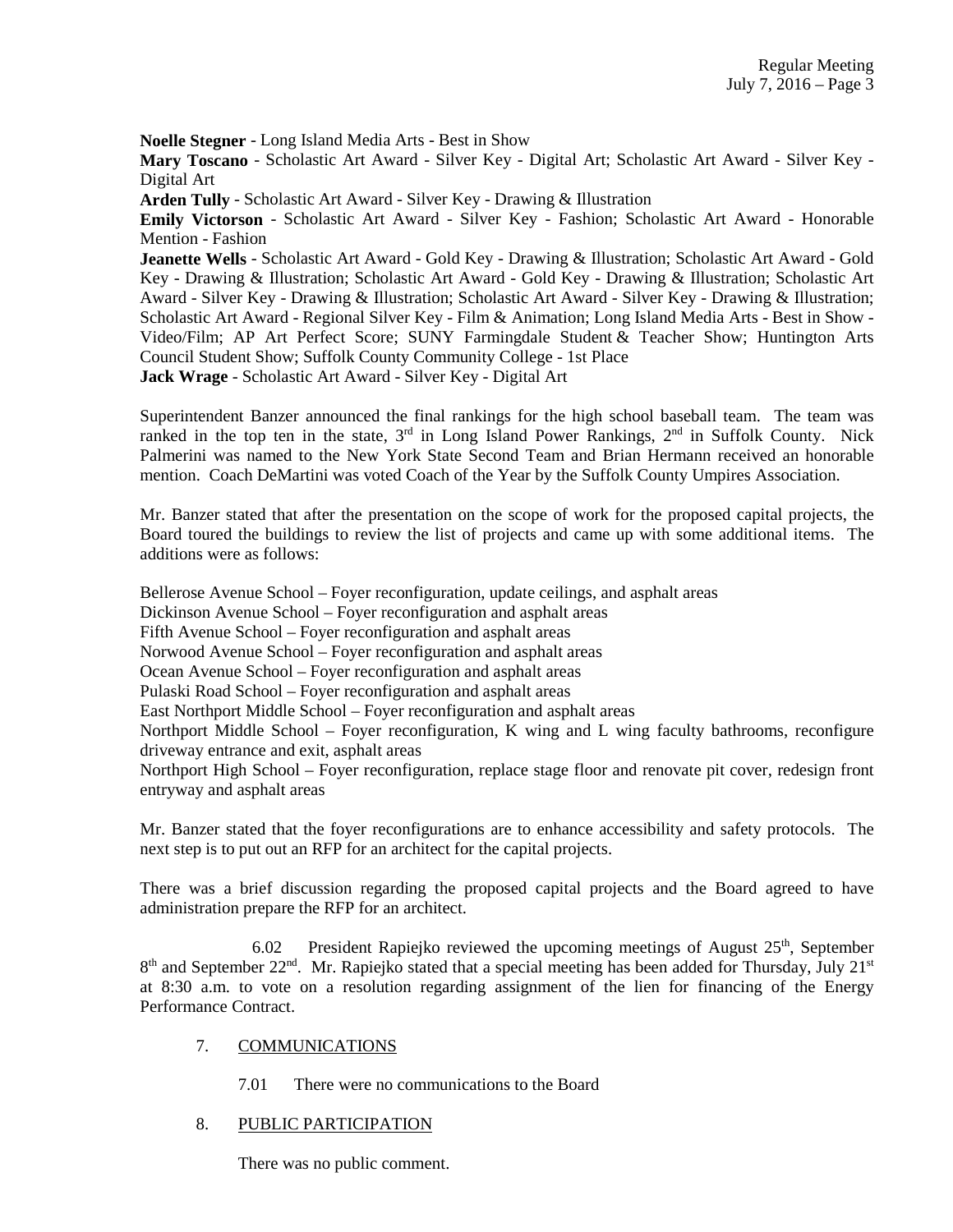## 10. SUPERINTENDENT'S REPORT, GENERAL - FOR BOARD ACTION

Motion was made by Trustee Thompson, seconded by Trustee Pisacani, to approve all items under 10., including the Addendum Personnel Actions Reports, excluding the withdrawn resignation of Christl Olsen, and including Supplemental 10.05 and 10.06

 10.01 Approving the Personnel Actions Report, dated July 7, 2016, attached and made part of the official minutes:

Trustee Rapiejko announced the retirements of Denise McGee, Bus Driver; Chris Koulermos, Painter; Linda O'Connor, Senior Clerk Typist; and Anne Piatkowsky, Senior Clerk Typist

- 10.02 Approving Schedule J Committee on Special Education
- 10.03 Receiving the Revised District Technology Plan July 1, 2015 June 30, 2018
- 10.04 Receiving for a first reading the following policy:
	- 10.04.1 Policy #4730 "Homework" (replaces policy #6154 Homework)
- 10.05 Approving the following resolution:

 "BE IT RESOLVED, that in accordance with Board Policy and State Regulation, the Board of Education approves the appointment of Mr. Craig Tessler, 100 Bennett Avenue, #6A, New York, NY 10033, to serve as Impartial Hearing Officer for the purpose of conducting and impartial hearing in accord with Policy 4321, Program for Students with Disabilities under IDEA and Article 89"

10.06 Approving the following resolution:

 "BE IT RESOLVED, that in accordance with Board Policy and State Regulation, the Board of Education approve the appointment of Mr. James Walsh, 381 Delaware Avenue, Delmar, NY 12054, to serve as Impartial Hearing Officer for the purpose of conducting and impartial hearing in accord with Policy 4321, Program for Students with Disabilities under IDEA and Article 89"

Vote on Trustee Thompson's motion to approve all items under 10., including the Addendum Personnel Actions Reports, excluding the withdrawn resignation of Christl Olsen, and including Supplemental 10.05 and 10.06 was unanimously carried by those present.

Motion was made by Trustee Badanes, seconded by Trustee Topel, to approve all items under 11., with the exception of served items 11.12 and 11.31.

## 11. SUPERINTENDENT'S REPORT, FINANCIAL – FOR BOARD ACTION

11.01 Taking specified action on the following BIDS:

# EDUCATIONAL:

- 11.01.1 AWARD: Transportation for District Students Attending Out of District Schools
- 11.01.2 AWARD: Boiler Replacements and New Parking Lot at Northport High School and Boiler Replacements at Norwood Avenue School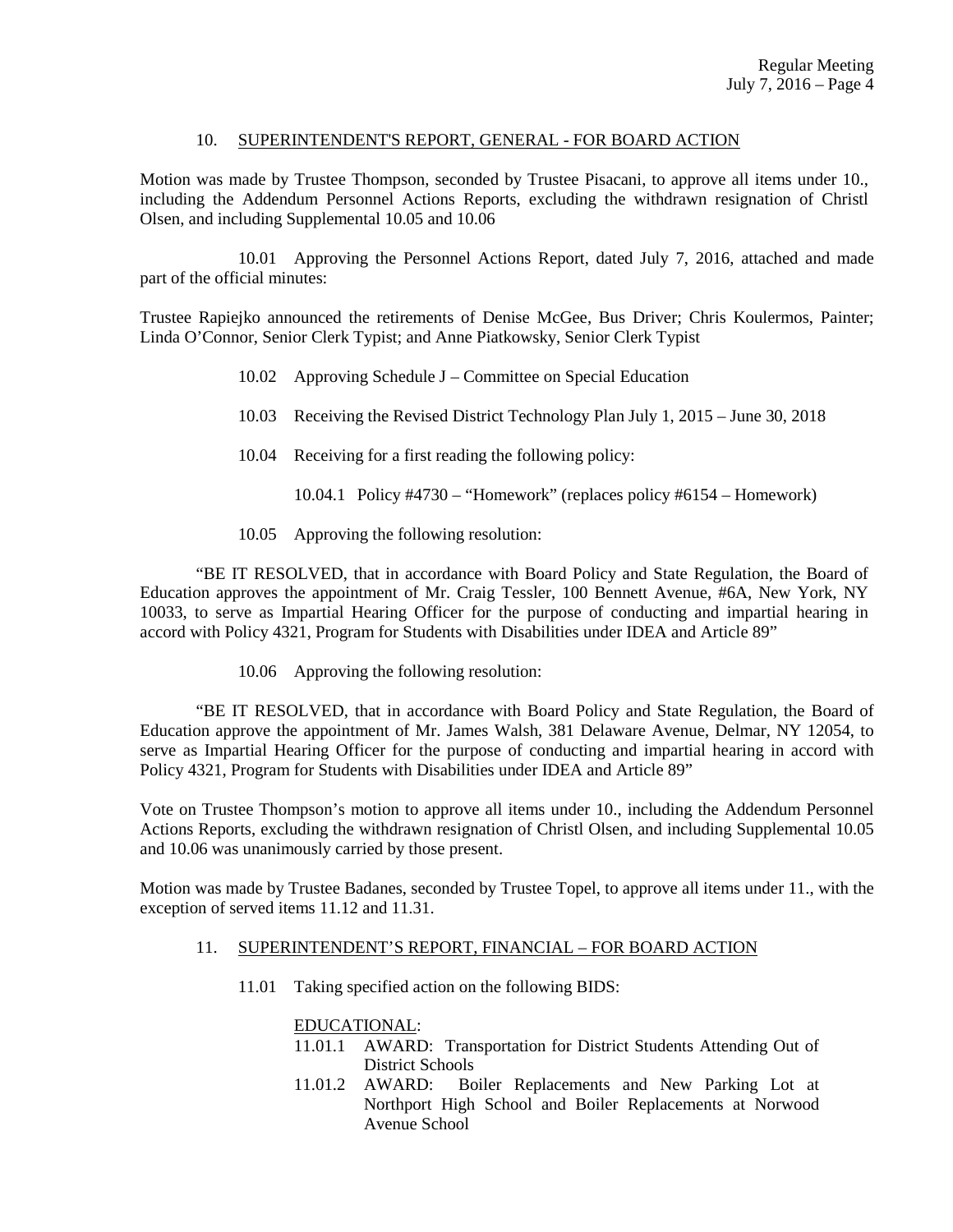11.02 Approving the following resolution to join Board of Cooperative Educational Services of Suffolk County:

#### School Year 2016-2017

 "WHEREAS, various educational and municipal corporations located within the State of New York desire to bid jointly for generally needed services and standardized supply and equipment items; and

 WHEREAS, the Northport-East Northport U.F.S.D., an educational/municipal corporation (hereinafter the "Participant") is desirous of selectively participating with other educational and/or municipal corporations in the State of New York in joint bidding in the areas mentioned above pursuant to General Municipal Law §119-o and Education Law Section 1950; and

 WHEREAS, the Participant is a municipality within the meaning of General Municipal Law §119 n and is eligible to participate in the Board of Cooperative Educational Services, First Supervisory District of Suffolk County (hereinafter Eastern Suffolk BOCES) Joint Municipal Cooperative Bidding Program (hereinafter the "Program") in the areas mentioned above; and

 WHEREAS, the Participant acknowledges receipt of the Program description inclusive of Eastern Suffolk BOCES' standard bid packet and the general conditions relating to said Program; and

 WHEREAS, with respect to all activities conducted by the Program, the Participant wishes to delegate to Eastern Suffolk BOCES the responsibility for drafting of bid specifications, advertising for bids, accepting and opening of bids, tabulating bids, awarding the bids, and reporting the results to the Participant.

 BE IT RESOLVED that the Participant hereby appoints Eastern Suffolk BOCES to represent it and to act as the lead agent in all matters related to the Program as described above; and

 BE IT FURTHER RESOLVED that the Participant hereby authorizes Eastern Suffolk BOCES to place all legal advertisements for any required cooperative bidding in Newsday, which is designated as the official newspaper for the Program; and

 BE IT FURTHER RESOLVED, that a Participant Meeting shall be held annually consisting of a representative from each Program Participant. Notice of the meeting shall be given to each representative at least five (5) days prior to such meeting; and

 BE IT FURTHER RESOLVED that an Advisory Committee will be formed consisting of five to ten representatives of Program Participants for a term of three (3) years as authorized by General Municipal Law §119-o.2.j.

 BE IT FURTHER RESOLVED that this Agreement with the Participant shall be for a term of one (1) year as authorized by General Municipal Law §119-o.1.j.

 BE IT FURTHER RESOLVED that the Participant agrees to pay Eastern Suffolk BOCES an annual fee as determined annually by Eastern Suffolk BOCES to act as the lead agent for the Program."

 11.03 Approving the following resolution to join Board of Cooperative Educational Services of Nassau County:

GENERAL RESOLUTION FOR THE PURPOSE OF PARTICIPATING IN A COOPERATIVE BID COORDINATED BY THE BOARD OF COOPERATIVE EDUCATIONAL SERVICES OF NASSAU COUNTY FOR VARIOUS COMMODITIES AND/OR SERVICES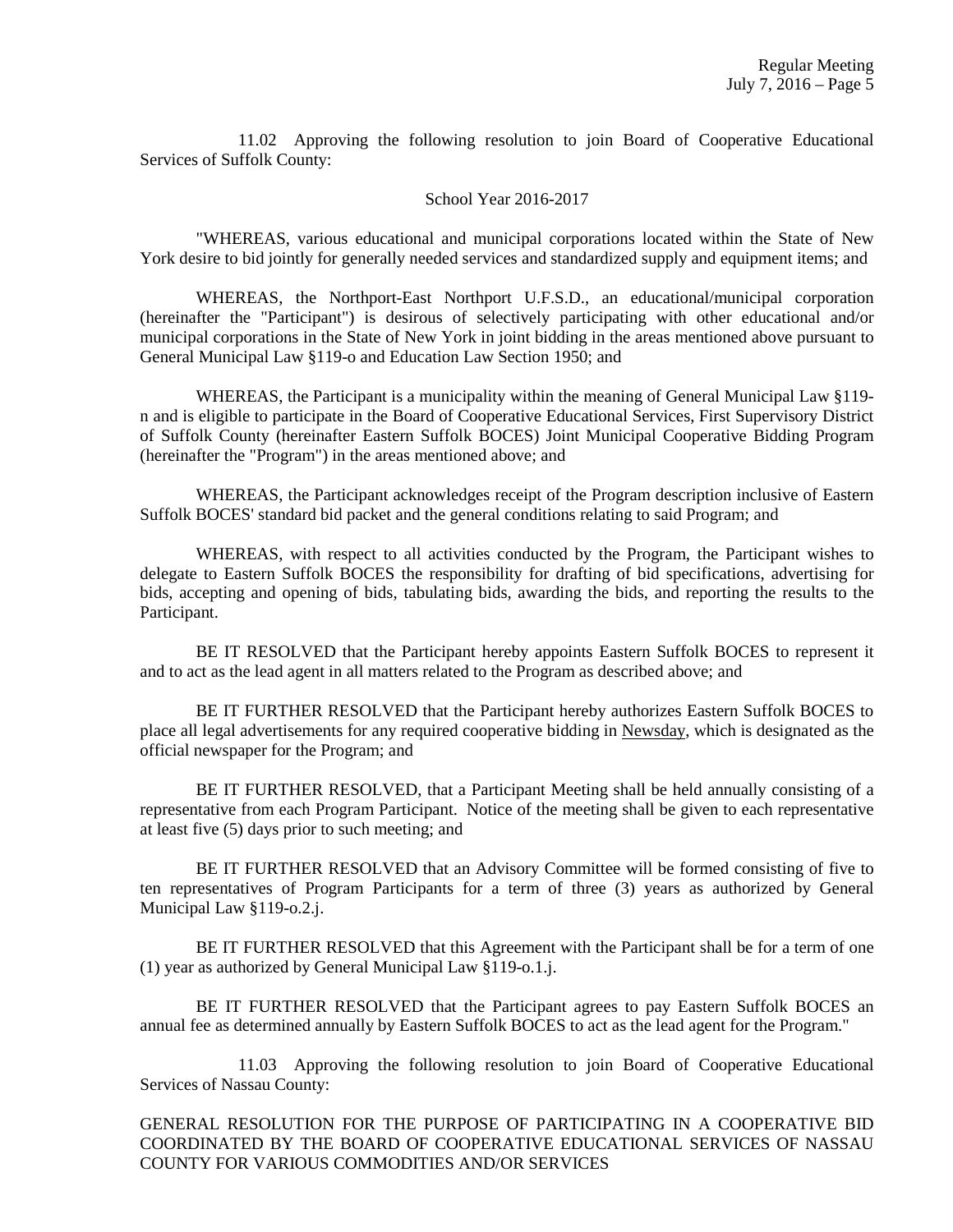### School Year 2016-2017

 "WHEREAS, the Board of Education of the Northport-East Northport School District of New York State, wishes to participate in a Cooperative Bidding Program conducted by The Board of Cooperative Educational Services of Nassau County for the purchase of various commodities and/or services as authorized by and in accordance with the Education Law and General Municipal Law, Section §119-o; and

 NOW THEREFORE, BE IT RESOLVED that the School District hereby appoints Nassau BOCES as its representative and agent in all matters related to the Cooperative Bidding Program, including but not limited to responsibility for drafting of specifications, advertising for bids, accepting and opening bids, tabulating bids, reporting the results to the School District and making recommendations thereon, and

 BE IT FURTHER RESOLVED that Nassau BOCES is hereby authorized to award cooperative bids on behalf of the School District to the bidder deemed to be the lowest responsible bidder meeting the bid specifications and otherwise complying with Article 5-A of the General Municipal Law of the State of New York relating to public bids and contracts and to enter into contracts for the purchase of the commodities and/or services as authorized herein, and

 BE IT FURTHER RESOLVED, that the School District hereby authorizes its School Business Administrator or his/her designee on behalf of the School District to participate in cooperative bidding conducted by Nassau BOCES and if requested to furnish Nassau BOCES an estimated minimum number of units that will be purchased and such other documents and information which may be reasonably necessary or useful in conducting the Cooperative Bidding Program, and

 BE IT FURTHER RESOLVED, that the School District agrees to assume its equitable share of the administrative costs of the cooperative bidding program and all of its obligations and responsibilities pursuant to any contract that may be awarded by Nassau BOCES on behalf of the School District."

 11.04 Approving the following resolution to continue with the Municipal Cooperative Purchasing Agreement with the Town of Huntington, dated October 10, 2008:

# MUNICIPAL COOPERATIVE PURCHASING AGREEMENT

 THIS AGREEMENT, dated the 10th of October 2008, between the School districts of the TOWN OF HUNTINGTON, with offices at 100 Main Street, Huntington, New York 11743, hereinafter referred to as the "TOWN" and the Northport-East Northport UFSD, with offices at PO Box 210, Northport, New York 11768, hereinafter referred to as the "DISTRICT."

 "WHEREAS, it is the desire of the TOWN and the DISTRICT as the Agencies named herein to cooperate with respect to the utilization of the services of the TOWN's Purchasing Department; and

 WHEREAS, the parties hereto are desirous of authorizing the Purchasing Director of the TOWN to advertise all of the bid requests for proposals and name the DISTRICT.

## NOW, THEREFORE, IT IS AGREED AS FOLLOWS:

1. The Director of Purchasing of the TOWN is authorized, in advertising for any bid for any material, equipment or merchandise, to include in all of the public notifications and advertisements, the name of the DISTRICT.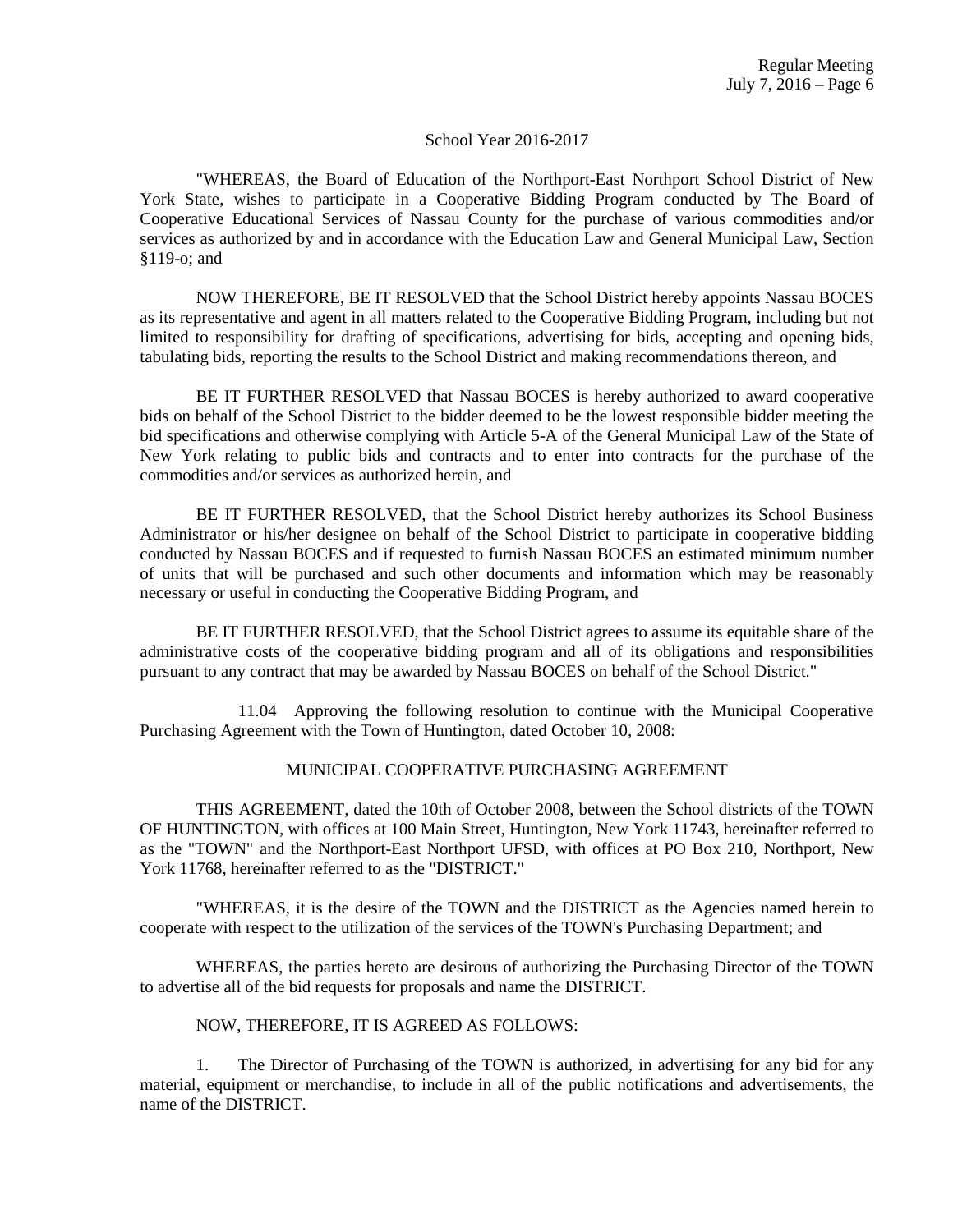2. The Director of Purchasing of the TOWN shall make it a specific condition of any bids awarded that the DISTRICT may avail itself and purchase any of the materials, equipment or merchandise bid.

3. The DISTRICT agrees to make available to the Director of Purchasing of the TOWN, in a timely fashion, information as to the quantity and type of materials, equipment or merchandise that it uses on an annual basis.

4. The governing Board of the DISTRICT specifically authorizes and consents that the Director of Purchasing of the TOWN is authorized to advertise and award bids in its name in accordance with the provisions of Town Law and the Local Finance Law, and any other applicable local laws and regulations.

5. It is specifically agreed that the providing of these services by the TOWN Director of Purchasing shall be without costs to the DISTRICT and without additional cost to the TOWN.

6. The DISTRICT is responsible for the payment of any materials, equipment and merchandise purchased by it from the bids awarded by the TOWN's Director of Purchasing. DISTRICT's financial responsibility shall include payment of any materials, equipment and merchandise purchased and any other incidental costs related to materials, equipment and merchandise purchased such as shipping and delivery.

7. The DISTRICT agrees to hold harmless the TOWN and indemnify the TOWN from and against any claim, lawsuit, and/or judgment together with all costs and all incidental charges thereto including, but not limited to, costs and reasonable attorney's fees incurred and arising out of the DISTRICT's purchase of materials, equipment and merchandise under this Agreement.

8. Either party may terminate this agreement upon thirty (30) days written notice to the other."

 11.05 Approving the following resolution authorizing piggybacking on the Genesee Valley Educational Partnership Contract for Office Supplies/Toner:

 "WHEREAS, the Genesee Valley Educational Partnership (Genesee - Livingston - Steuben - Wyoming BOCES) has made available to other municipalities a contract for office supplies/toner; and

 WHEREAS, said contract for office supplies/toner was let for bid consistent with the requirements of General Municipal Law, section 103; and

 WHEREAS, the Northport-East Northport U.F.S.D. is permitted to utilize said contract in accordance with the terms and conditions of the bid and requirements of General Municipal Law, section 103; and

 NOW, THEREFORE, BE IT RESOLVED, that the Board of Education hereby authorizes the purchase of office supplies/toner from Genesee Valley Educational Partnership in accordance with the requirements of General Municipal Law, section 103."

 11.06 Approving the following resolution authorizing piggybacking on the Erie1 BOCES Contract for Toner and Cartridges

 "WHEREAS, the Erie1 BOCES has made available to other municipalities a contract for toners and cartridges; and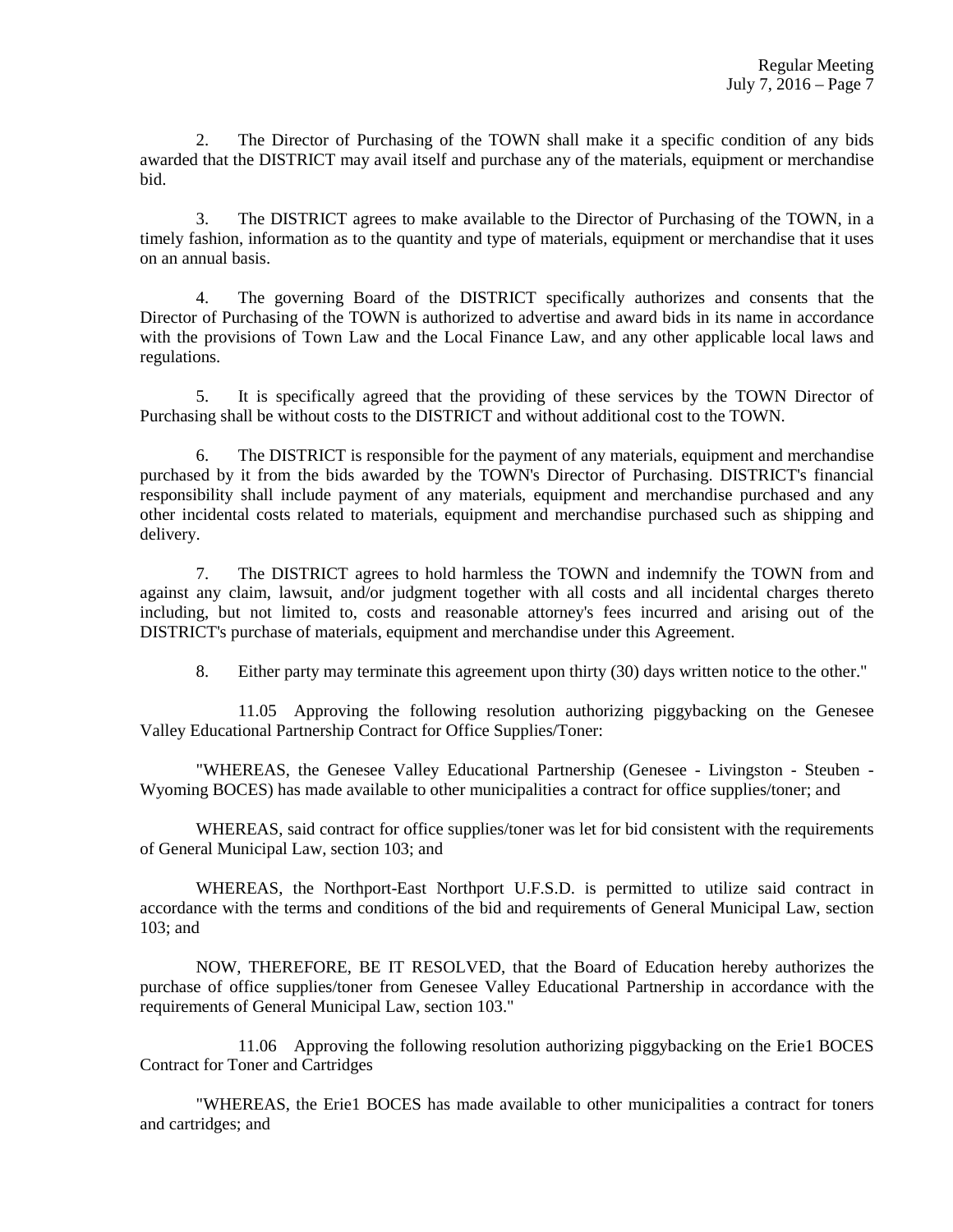WHEREAS, said contract for toners and cartridges was let for bid consistent with the requirements of General Municipal Law, section 103; and

 WHEREAS, the Northport-East Northport U.F.S.D. is permitted to utilize said contract in accordance with the terms and conditions of the bid and requirements of General Municipal Law, section 103; and

 NOW, THEREFORE, BE IT RESOLVED, that the Board of Education hereby authorizes the purchase of toner and cartridges from Erie1 BOCES in accordance with the requirements of General Municipal Law, section 103."

 11.07 Approving the following resolution authorizing piggybacking on the Riverhead CSD Contract for Books, Non-Print Library Materials and Related Services

 "WHEREAS, the RIVERHEAD CSD has made available to other municipalities a contract for books, non-print library materials and related services; and

 WHEREAS, said contract for books, non-print library materials and related services was let for bid consistent with the requirements of General Municipal Law, section 103; and

 WHEREAS, the Northport-East Northport U.F.S.D. is permitted to utilize said contract in accordance with the terms and conditions of the bid and requirements of General Municipal Law, section 103; and

 NOW, THEREFORE, BE IT RESOLVED that the Board of Education hereby authorizes the purchase of books, non-print library materials and related services from Riverhead CSD in accordance with the requirements of General Municipal Law, section 103."

 11.08 Approving the following resolution authorizing piggybacking on the Suffolk County Department of Public Works Contract for Automated Vehicle Location and Monitoring

 "WHEREAS, the Suffolk County Department of Public Works has made available to other municipalities a contract for Automated Vehicle Location and Monitoring; and

 WHEREAS, said contract for Automated Vehicle Location and Monitoring was let for bid consistent with the requirements of General Municipal Law, section 103; and

 WHEREAS, the Northport-East Northport U.F.S.D. is permitted to utilize said contract in accordance with the terms and conditions of the bid and requirements of General Municipal Law, section 103; and

 NOW, THEREFORE, BE IT RESOLVED, that the Board of Education hereby authorizes the purchase of Automated Vehicle Location and Monitoring from the Suffolk County Department of Public Works in accordance with the requirements of General Municipal Law, section 103."

 11.09 Approving the following resolution authorizing piggybacking on the Southampton USFD Contract for Library Supplies, Furnishings & Equipment:

 "WHEREAS, the SOUTHAMPTON UFSD has made available to other municipalities a contract for library supplies, furnishings & equipment; and

WHEREAS, said contract for library supplies, furnishings  $\&$  equipment was let for bid consistent with the requirements of General Municipal Law, section 103; and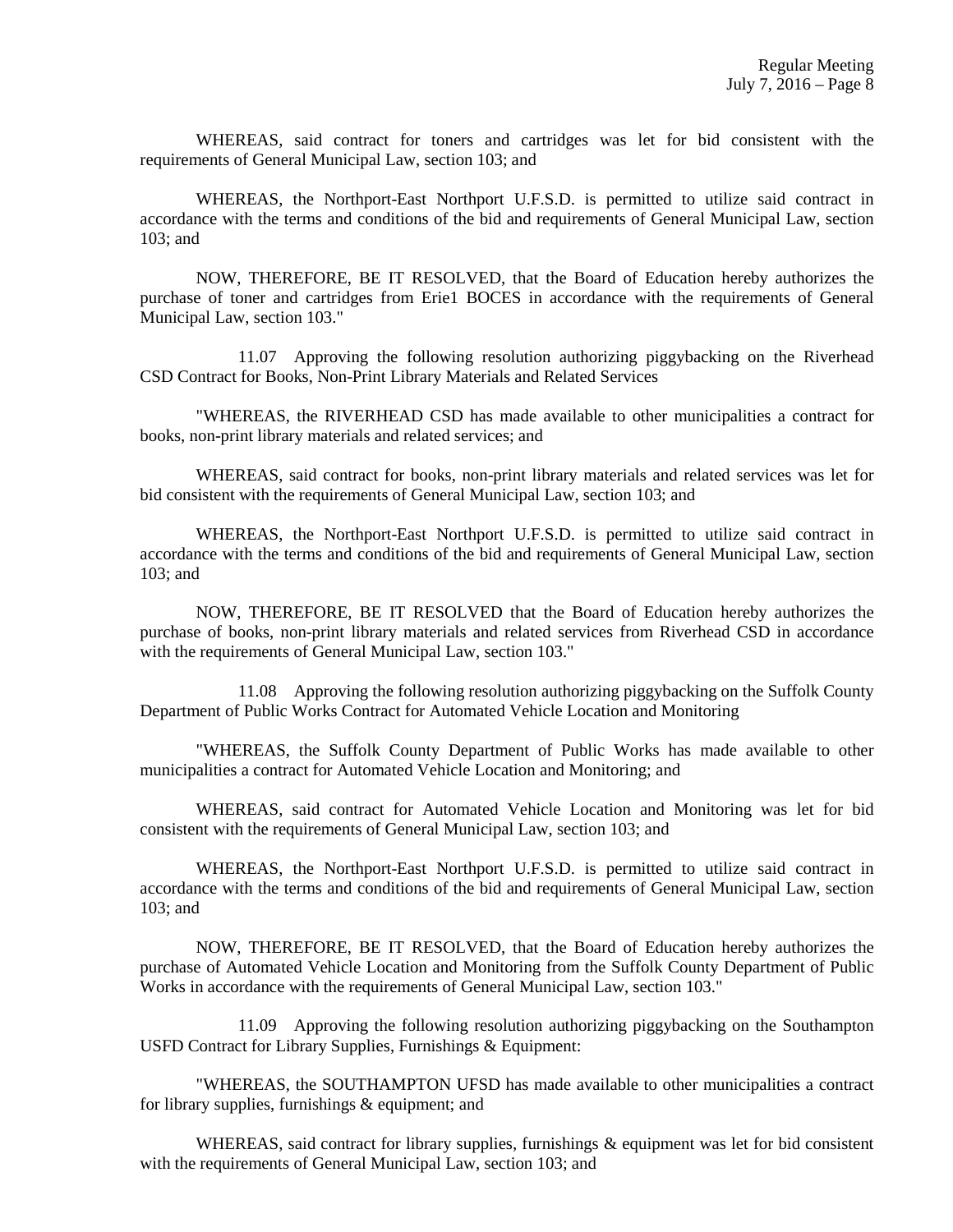WHEREAS, the Northport-East Northport U.F.S.D. is permitted to utilize said contract in accordance with the terms and conditions of the bid and requirements of General Municipal Law, section 103; and

 NOW, THEREFORE, BE IT RESOLVED, that the Board of Education hereby authorizes the purchase of library materials, furnishings & equipment from Southampton UFSD contract in accordance with the requirements of General Municipal Law, section 103."

 11.10 Approving the following resolution authorizing piggybacking on the Southampton UFSD Contract for Stage Curtains/Rigging Inspection, Cleaning & Repairs:

 "WHEREAS, the SOUTHAMPTON UFSD has made available to other municipalities a contract for stage curtains/rigging inspection, cleaning and repairs; and

 WHEREAS, said contract for school supplies and materials was let for bid consistent with the requirements of General Municipal Law, section 103; and

 WHEREAS, the Northport-East Northport U.F.S.D. is permitted to utilize said contract in accordance with the terms and conditions of the bid and requirements of General Municipal Law, section 103; and

 NOW, THEREFORE, BE IT RESOLVED, that the Board of Education hereby authorizes the purchase of stage curtains/rigging inspection, cleaning and repairs from Southampton UFSD contract in accordance with the requirements of General Municipal Law, section 103."

 11.11 Approving Nassau-Suffolk School Boards Association, Inc. 2016-2017 Annual Membership dues in the amount of \$3,875.00

11.12 Severed

 11.13 Approving a 2016-2017 Agreement between the Board of Education of the Northport-East Northport Union Free School District and the Board of Education of the Elwood Union Free School District (Spec. Ed.)

 11.14 Approving a 2016-2017 Agreement between the Northport-East Northport Union Free School District and Metro Therapy Inc. (Spec. Ed.)

 11.15 Approving a 2016-2017 Agreement between the Northport-East Northport Union Free School District and The Long Island Home d/b/a South Oaks Hospital (Spec. Ed.)

 11.16 Approving a 2016-2017 Agreement between the Northport-East Northport Union Free School District and David Krolikowski, M.A. CCC/LSP (Spec. Ed.)

11.17 Receiving the following donations to the District:

Scholarship

11.17.1 \$250.00 from Sabrina Kauffman to the Michael Kauffman Memorial

 11.17.2 \$500.00 from Carol and Bill Mirabella to the Paul Mirabella Jr. Memorial Scholarship

 11.18 Approving a grant in the amount of \$720.00 from Rochester Institute of Technology for Project Lead the Way to be used towards professional development training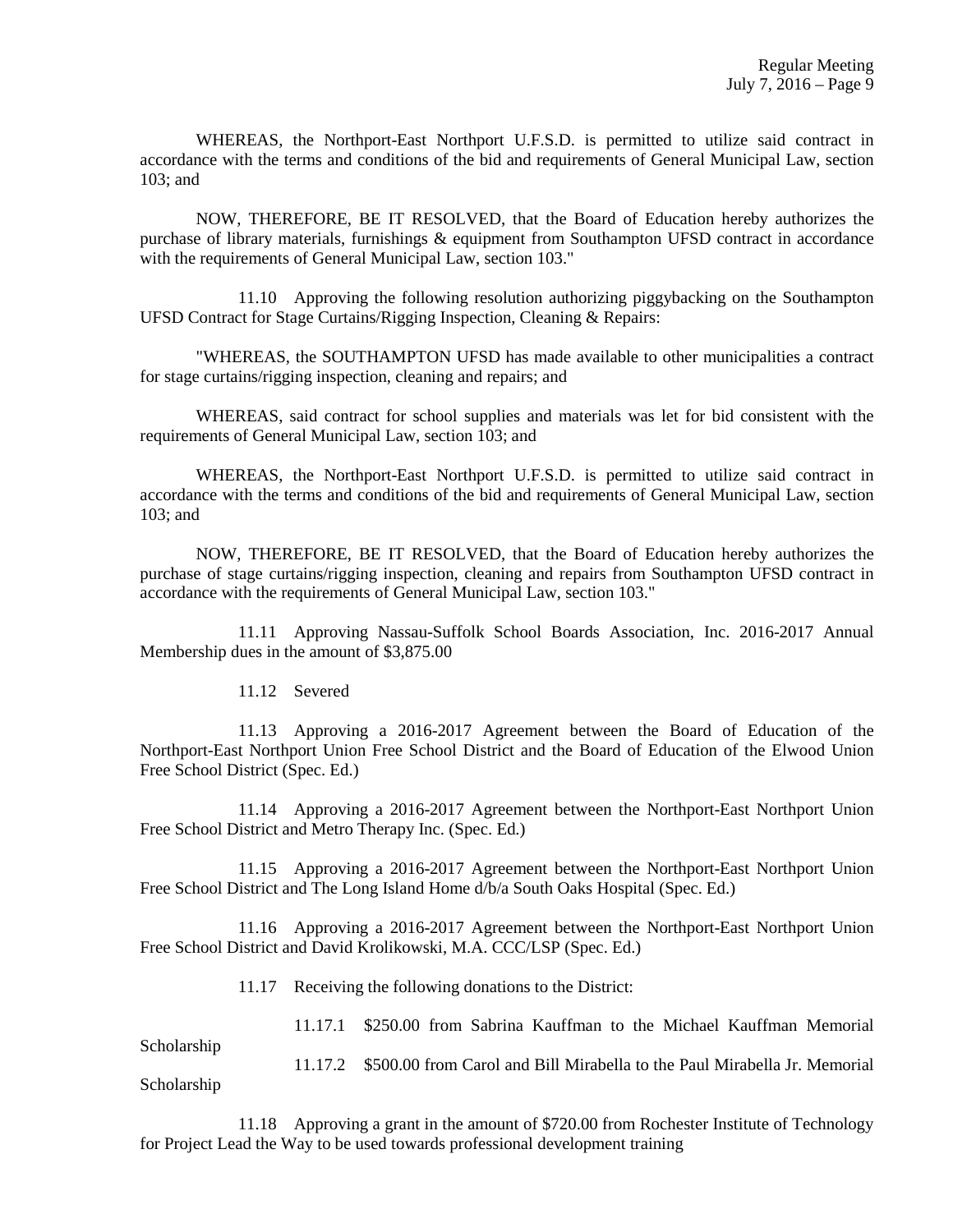11.19 Approving a 2016-2017 Services Agreement between the Northport-East Northport Union Free School District and The OMNI Group as the third party administrator of the District's 403(b) Plan

11.20 Approving the following resolution:

 "RESOLVED, that the Board of Education accept the donation of \$862.78 toward the purchase of classroom supplies for Ocean Avenue Elementary School and increase the 2016-2017 budget code A2110.5030.15.0200 by \$862.78 for this purpose.

 RESOLVED, that the Board of Education hereby approves an increase in the revenue code A2705 of the 2016-2017 budget by \$862.78 with the understanding that this increase in revenue is the result of the Ocean Avenue Elementary School participation in the Stop and Shop A+ School Rewards Program"

11.21 Approving the following resolution:

 "RESOLVED, that the Board of Education accept the donation of \$674.04 toward the purchase of classroom supplies for Norwood Avenue Elementary School and increase the 2016-2017 budget code A2110.5030.14.0200 by \$674.04 for this purpose.

 RESOLVED, that the Board of Education hereby approves an increase in the revenue code A2705 of the 2016-2017 budget by \$674.04 with the understanding that this increase in revenue is the result of the Norwood Avenue Elementary School participation in the Stop and Shop A+ School Rewards Program."

11.22 Approving the following resolution:

 "RESOLVED, that the Board of Education accept the donation of \$346.00 toward the purchase of classroom supplies for Norwood Avenue Elementary School and increase the 2016-2017 budget code A2110.5030.14.0200 by \$346.60 for this purpose.

 RESOLVED, that the Board of Education hereby approves an increase in the revenue code A2705 of the 2016-2017 budget by \$346.60 with the understanding that this increase in revenue is the result of the Norwood Avenue Elementary School participation in Target Take Charge of Education Program."

11.23 Approving the following resolution:

 "RESOLVED, that the Board of Education accept the donation of \$720 to be used to enhance support for the District's Project Lead the Way Program and increase the 2016-2017 budget code A2060.4900.00.2804 by \$720 for this purpose.

 RESOLVED, that the Board of Education hereby approves an increase in the revenue code A2705 of the 2016-2017 budget by \$720 with the understanding that this increase in revenue is the result of a mini grant from Rochester Institute of Technology approved by the Board of Education July 7, 2016"

11.24 Approving the following Change Order:

 11.24.1 Change Order No. 1, SED No. 58-04-04-03-0-010-028, Northport High School, decrease in the amount of \$1,000.00

 11.25 Approving a 2016-2017 Agreement between the Northport-East Northport Union Free School District and Milestones in Home Care, Inc.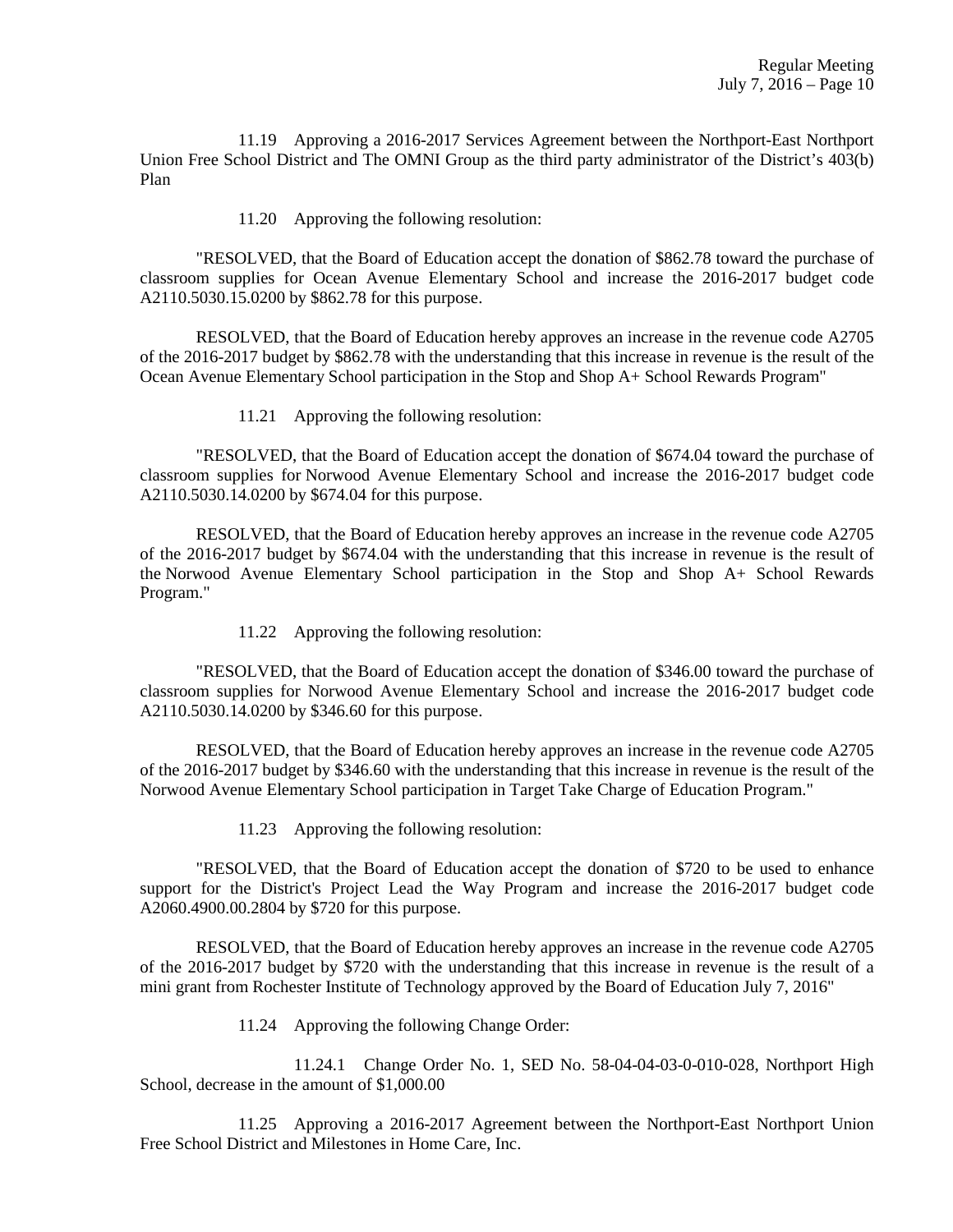11.26 Approving a Compliance with Health Insurance Portability and Accountability Act of 1996 Business Associate Agreement between the Northport-East Northport Union Free School District and Milestones in Home Care, Inc.

 11.27 Approving a Production Contract for Annie Jr. between the Norwood Avenue Elementary School and Music Theater International

11.28 Approving Transfer of General Fund Appropriations in the 2015-2016 fiscal year

11.29 Approving Transfer of School Lunch Fund Appropriations in the 2015-2016 fiscal

year

 11.30 Approving renewal of transportation contracts with Acme Bus Corporation, Baumann & Sons Buses, Inc., Brookset Bus Corporation, Huntington Coach Corporation and Towne Bus Corporation at an increase equal to the 2016-2017 Consumer Price Index (CPI)

11.31 Severed

Vote on Trustee Badanes' motion to approve all items under 11., with the exception of severed items 11.12 and 11.31 was unanimously carried by those present.

Motion was made by Trustee Topel, seconded by Trustee Pisacani, to approve item 11.12

 11.12 Approving a 2016-2017 Agreement between the Northport-East Northport Union Free School District and Lisa Perez Flanagan for translation services

Vote on Trustee Topel's motion to approve item 11.12 was as follows:

YES: Mr. Badanes, Mrs. McNaughton, Mrs. Noonan, Mrs. Pisacani, Mr. Rapiejko, Mr. Stein, Mrs. Topel

ABSTAIN: Mrs. Thompson

Motion passed.

Motion was made by Trustee Badanes, seconded by Trustee Stein, to approve item 11.31

 11.31 Approving an Agreement between the Northport-East Northport Union Free School District and Prism Decision Systems, LLC for strategic planning

After a brief discussion, the Board requested additional information on Prism Decisions Systems, LLC.

Motion was made by Trustee Badanes, seconded by Trustee Pisacani, to table item 11.31

Unanimously carried by those present.

#### 12. SUPERINTENDENT'S REPORT - FOR INFORMATION ONLY

12.01 Schedule H – Use of Facilities

Trustee Pisacani stated that the District's Use of Facilities policy needs to be addressed.

 12.02 Budget Transfers for the period June 6, 2016 through June 29, 2016 – As per Board Policy #6150 all transfers between salary codes up to \$25,000 and transfers between all other codes